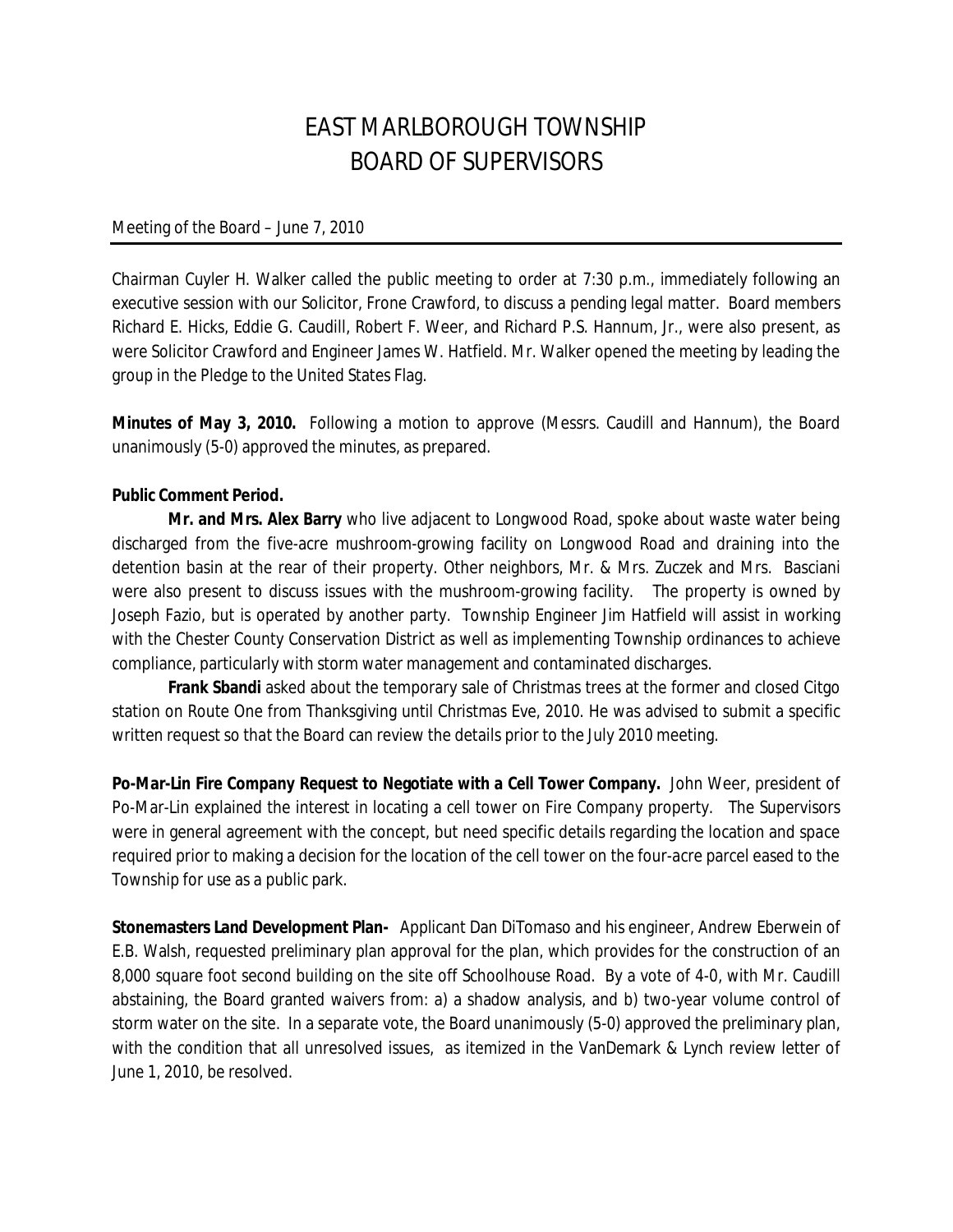**Meeting of the Board – June 7, 2010 Page two of three**

**Five-K Run/Walk to benefit Muscular Dystrophy - Request for Partial Closure of Route 82 near the Middle and High Schools.** Mr. and Mrs. Paul Johnson, Marcia DiGregorio, Karen Barusch, as well as Dick Fitch, the race director, were all present for the request and to answer any questions. It is expected that the road would need to be closed from 8:55 a.m. until 9:50 a.m. on October 16, 2010. The Supervisors required that the race director place clear and readable signs at each end of Route 82 several days in advance of the race, notifying motorists of the Route 82 closure. By unanimous vote (5-0), the Board approved the limited closure on October 16, 2010.

**Request for "No Right Turn on Red" Sign.** Alan Falcoff, Kennett Township Supervisor, was present to discuss the request, earlier submitted in writing by Kennett Township. East Marlborough Supervisors asked for more information about: a) the impact that the prohibition would have on vehicles on the Route One Exit ramp, and whether this would create a queue onto the travel lane of Route One, and b) the anticipated number of vehicles exiting Cedarcroft Road which are experiencing the conflict. Mr. Falcoff said he would ask Kennett Township engineer to get traffic count information for review. No further action was taken.

**Zoning Hearing Board Applications.** An application has been received from Beiler-Campbell Realtors, seeking a variance for a single pylon sign at the entrance to Old Forge Lane at UR Route One; they are requesting square footage in excess of ordinance regulations. The supervisors decided to take no position with respect to the application.

**Resolution 2010-13 – Designating Contact Person for Blizzard of February, 2010.** By unanimous vote (5-0), the Board approved the resolution, naming Jane R. Laslo, Township Manager, as the designated contact person.

**Bills.** By vote of 4-0, with Mr. Hicks abstaining, and other supervisors abstaining on a single item with a perceived conflict of interest, the Board approved payment of the attached list of Invoices, with the following totals:

| <b>General Fund</b> | \$59,608.63  |
|---------------------|--------------|
| Payroll Fund        | \$61,350.59  |
| Sewer Fund          | \$216,231.88 |
| Development Fund    | \$9.915.79   |

**Treasurer's Report.** By vote of 4-0, with Mr. Hicks abstaining, the Board accepted the attached Treasurer's Report, as prepared.

There will be a bid opening for 2010 road materials at 11 a.m. on Wednesday, June 9, 2010.